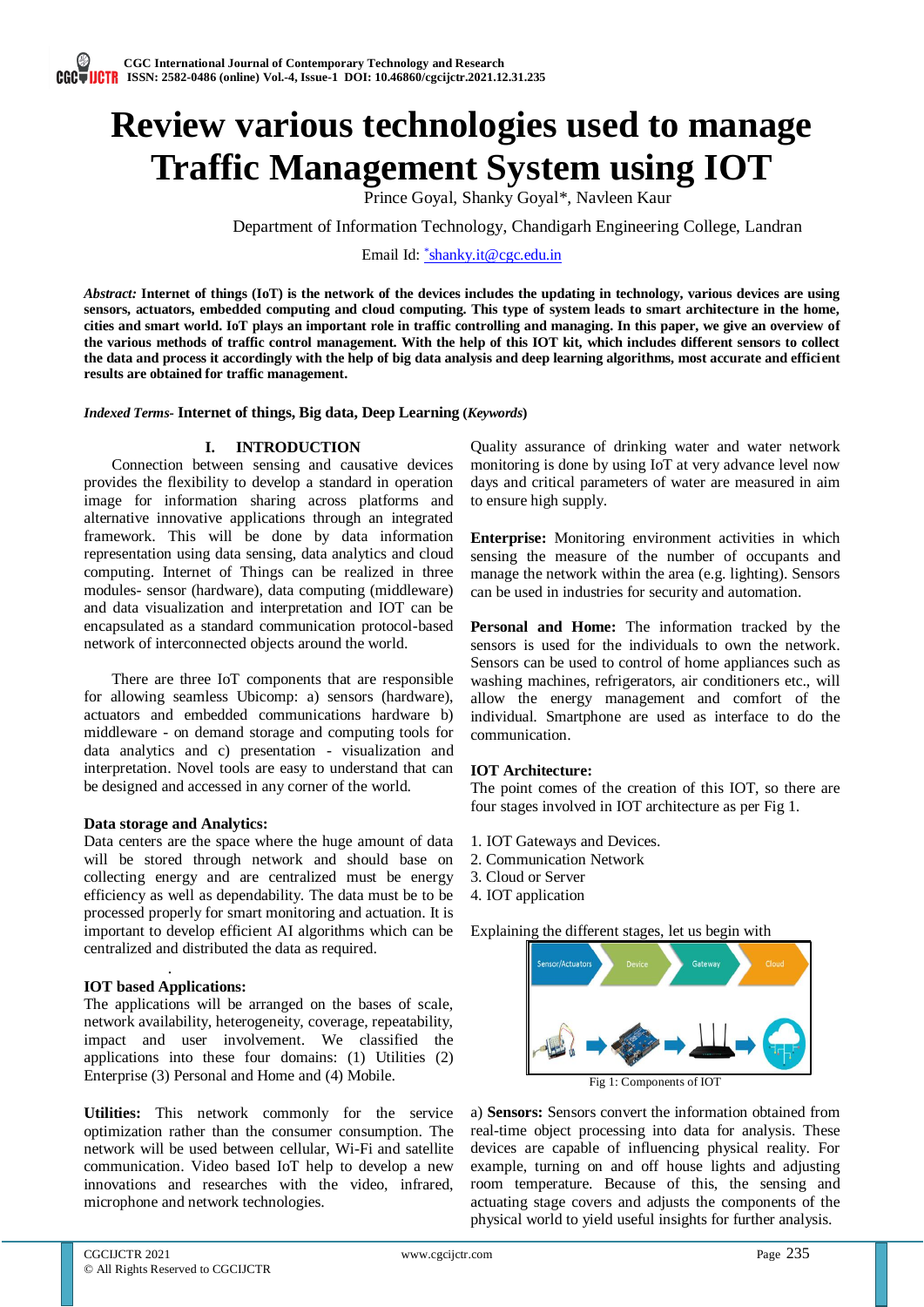b) **Gateways:** The development of IoT still means working in the vicinity of sensors and actuators, Internet access methods and data acquisition systems (DAS) also appear here. Specifically, later connections to the network sensor and central output, while Internet escape operates via Wi-Fi, LANs are wired and further developed. The main purpose of this stage is to process a large amount of data collected in the previous stage and extract it in full size for further analysis. Apart from that, the necessary changes in time and composition occur here. Stage 2 makes the data digitally and compiled.

c)**Edge IT:** During this time between stages of IoT architecture, prepared data is transferred to the IT world. In particular, cutting-edge IT systems enable advanced analytics and advanced processing here. For example, it refers to machine learning and visual technology. At the same time, additional processing is possible here, before the data center entry phase. Similarly, stage 3 is closely linked to previous phases in the construction of IoT infrastructure. As a result, the availability of IT systems on the edge is closer to where the sensors and actuators are located, forming a cable cabinet. At the same time, living in remote offices is also possible.

**d) Cloud:** The main processes in the final phase of IoT architecture take place in a data center or in the cloud. Specifically, it enables in-depth processing, as well as feedback tracking reviews. Here, the skills of both IT and OT professionals (operational technology) are required. In other words, this category already incorporates state-ofthe-art analytical skills, both in the digital and human world. Therefore, data from other sources can be included here to ensure in-depth analysis. After meeting all the standards and quality requirements, the data is returned to the physical world - but to a more sophisticated and wellanalyzed look.

## **II. LITERATURE REVIEW**

Following are the various researcher find out to manage traffic life system using IOT.

**Platooning-based video information:** Zhou, Zishuo, et al [1], to strengthen the safety and stability of autonomous vehicles, a Deep learning approach that introduces the use of cameras and sensors selected for Baidu's Apollo autonomous vehicle and in this highlighted data is seen by AI. Sensors are used to capture directional information and the range of barriers and communication technology used to share information. The system allows vehicles to be parked individually with different vehicles during the various locks to enhance their stability and safety.

In this four tests are taken, for Test1, they turn off the wireless device and that they predict collisions increasing with increasing rate and reaction distance decreases with the increasing velocity and inevitable collisions happen when suddenly invisible and moving obstacles are emerges. And test 2 is done by switching to a wireless device. when cars are traveling at high speed a decrease in crash times occurs. and test 3 shows the worst results, the car would lose all safety if the machines did not work as it turned off the wireless devices. Then we turn on the

wireless phone for testing. Collision times are high. Vehicles will receive indirect data on the various vehicles connected to them. In summary, four tests prove that the distribution of data based on platooning shows positive effects on private vehicles.

**Authenticated Key Management Protocol:** Wazid, Mohammad, et al. [3] presented design for secure Fog computing-based with IoV deployment a secure authenticated key management protocol designed is called AKM- Internet of Vehicles. And they also use session keys to secure connection to IoV. In the security analysis AKM-IoV is tested using official security analysis under the widely accepted "Real-Or-Random (ROR)" model, to ensure that informal and legal security is done using the widely accepted Automated Validation of Internet Security Protocols and Applications (AVISPA) " tool.

AKM-IoV consists of three stages: 1) between the fog server and the vehicle, 2) between RSU and the fog server, and 3) between the cloud server and the fog server. They organize the scheme into four stages: i) Initialization, ii) Registration, iii) key management, and iv) Installation of Dynamic service. Active demonstration of AKM-IoV was performed using NS2 simulation (Network simulator type 2). And the updated results shown are:

1) Impact on Throughput: Network transmission is rated as a bit of transfer rate at each time, and is constructed as (νr  $\times$ |δ|)/T<sub>d</sub>, where T<sub>d</sub> represents total time (in seconds), |δ| is the size of a packet, and  $v_r$  is the total number of received packets". In comparison they analyze the AKM-IoV using smaller messages.

2) Impact on End-to-End Delay(EED): EED is accurately defined as "the average time in which a data packet spends time arriving at the receiving business after the transfer of Fredzcdom the sending entity". They found that the EED was too small in the event of an AKM-IoV. The use of small messages to confirm key establishments leads to a reduction in EED.

3) Impact on Packet Loss Rate: is another key network parameter defined as "packet loss rate per unit time". The rate of packet loss is high compared to other schemes.

**ACO-based Dynamic Decision Making:** Bui, Khac-Hoai Nam, and Jason J. Jung [2] propose a system that focuses on the dynamic decision-making of connected vehicles based on the efficiency of ants. With the help of the Swarm Intelligence based algorithm, connected vehicles act as artificial ants that can calculate themselves and make powerful decisions. By sharing traffic information, using a communication framework After that, using the SI concept, vehicles are connected. In addition, to calculate the performance of a program, they create a framework for simulation and simulation of the automotive system major congestion. In the event of a high density, congestion will occur.

In order to change it, the program involves two steps, first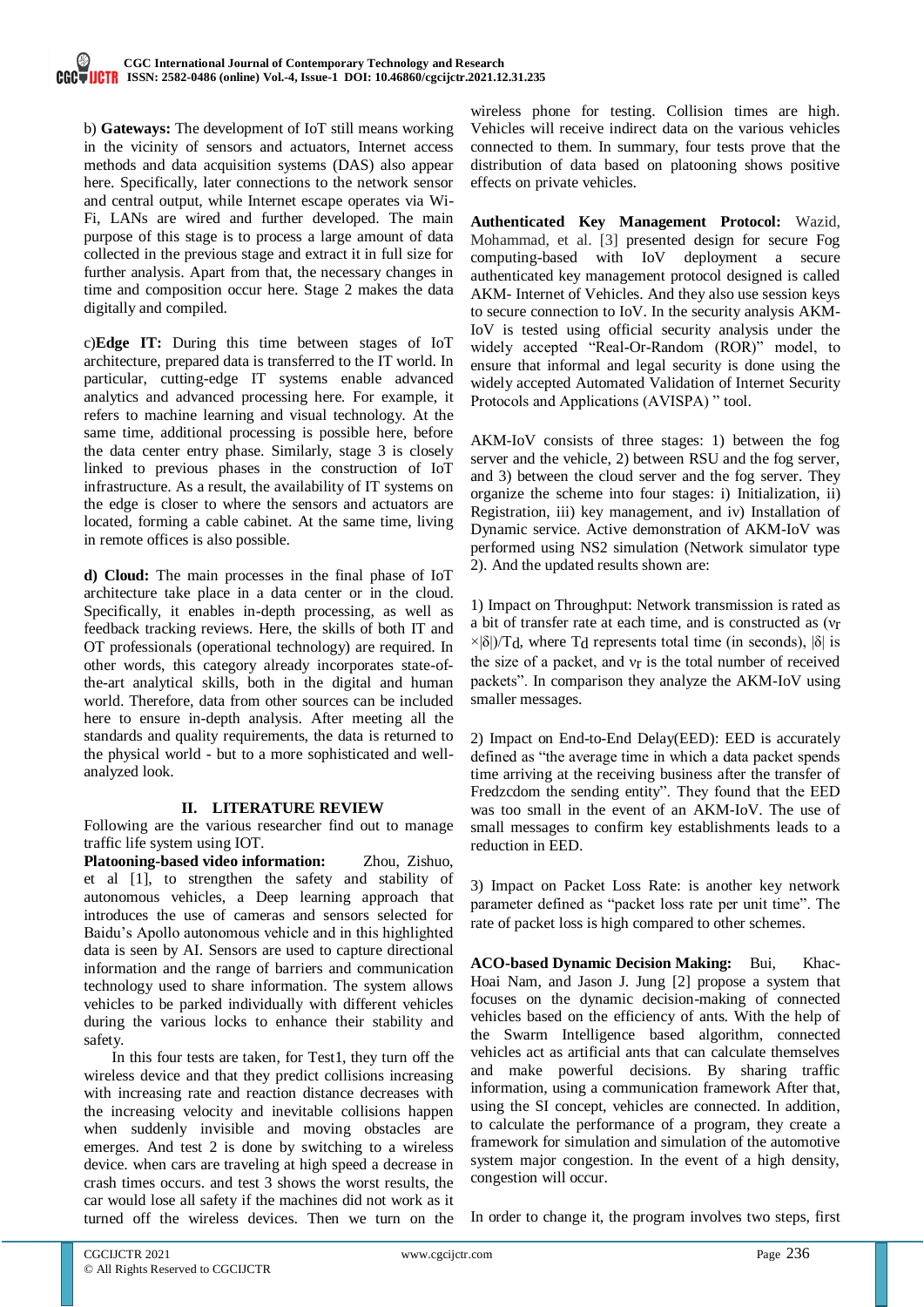### **CGC International Journal of Contemporary Technology and Research ISSN: 2582-0486 (online) Vol.-4, Issue-1 DOI: 10.46860/cgcijctr.2021.12.31.235**

of all, a stable framework for interaction and communication between connected vehicles .the algorithm makes an excellent decision.

**Identification and management of vehicle behaviour:**  Ding, Fan, et al [7] said that Now a days the improper operations performed by motor drivers such as rash driving, alcoholic driving etc. are giving very harmful results. traditional researches were unable to work on it but with the help of IOT it has somehow become possible. Many researchers are also trying to work on it. The modeling accuracy of the gaussian feature algorithm is 80% and basically, this works on foot motion of a driver. Though the technical versions have come nowadays like sensors, and other technical advancement this has made some ease. Some scholars also suggested how to model the behavior based on the driver's state.

With the development of IoT it has become much easier and it has become easier to analyze the performance of the car. First, an IoT-based electronic analysis management system is being introduced and now the result can be clearly seen how much easier it has been in all aspects of technology. There are certain steps for the identification and management of Io-based car systems, the development of a vehicle ethics management system depending on how we build a vehicle and various parameters, the construction of a Model data analysis platform based on spark - companies such as Alibaba and Hadoop basically see the interaction of vehicle and the various operation connected to the main center or the other hotspots

A study of the prediction model based on the recruitment of gates - there are other algorithms analyzed by this study basically the structure of the entire GRU network

There were different experiments performed and result are driven. First is data source and preprocessing in this basically the driving speed, torque, accelerations of the motor vehicles are analyzed. Second is the accuracy validation of prediction model in this accuracy of a motor vehicle is analyzed by using and predicted model

**Evaluation of a Wi-Fi Signal:** Sharif, A., Li, J. P., & Sharif, M. I. [4] introduces a Wi-Fi signal-based traffic monitoring system. The tester is designed to collect Wi-Fi signal data. Detectors are based on IoT and support solar energy. A mining and filtering algorithm was introduced to retrieve traffic state data and a visual field survey was conducted to assess the effectiveness of the proposed system, with monitoring of the provinces. When you have finished comparing between the data loop and the loop detectors it shows that the speed of the traffic was not constant. And the absolute percentage error was 3.55% and the mean percentage error was 3.55%.

Based on the results of the field test, the specification system was summarized and the maximum speed obtained was 144 km / h. The minimum was 3.4 km/h due to shoulder walking (which usually occurs in rural areas) and the very short time difference between the records obtained 1 s and the distance between nearby detectors receiving 200 m, so the maximum speed obtained can be up to 200

m/s. In addition, the supported mining algorithm, the largest time difference was 10 min when installing an extended recovery window; therefore, the minimum speed obtained for the system is 20 m / min per view. Logical field inspections were also carried out on the busy highway, G2 Jinghu Expressway in Jiangsu province, China. In terms of field test results, the system reaches 3.18km/h meaning total road speed.

**IoT public traffic adaptive detection system**: Sharif, A., Li, J. P., & Sharif, M. I. [5] tells an IOT is basically developed to clarify or to sort out the problems related to the technical aspects, various aspects are there such as traffic management system. Till an IOT wasn't developed there were various major problems in this management system such as the such as audio detection system, image detecting system, GPS control. So, there are various algorithms made one of them is heuristic algorithms which restrict the set of nodes, between the primary and end point of the pathway, so that the shortest time is taken to complete the pathway. Dynamic Internet of Things real time routing so basically by the technique of C.D.P(cloud dynamic programming) this technique is implemented to see the timing of the restricted pathways.

For this purpose, speed tables and timetables are used to maintain the speed of traffic and mean travel times at any time. moreover, the location of all nodes differs in traditional and international system. which takes care of the speed table and schedule review system to find the shortest route among other possible routes, by providing the entire area under the direction of the destination just once.

**Low cost Real-Time smart traffic Management System:**  Rizwan, P., Suresh, K., & Babu, M. R. [6] proposes A lowcost real-time smart traffic management system (SMSTcritical feature for Smart Cities) to provide better service by deploying traffic indicators to update traffic details instantly. A mobile application has been developed programmatically to find out the traffic density at different locations and suggest the best way to control the traffic. An application has been developed which consists of three modules i) User Interaction Module, ii) Big Data, iii) Internet of Things. And IoT modules including sensor kits and vehicle detection sensors are embedded in the middle of the road for every 500 meters or 1000 meters to capture the information and use data analytical tools to analyze traffic density and perform predictive analysis. To provide solutions through Real-time reports that are accessed by the user interaction module to deliver information.

**Optimized emergency vehicle tracking algorithm:** Gowtham, P., et al [11] works to provide solution for emergency vehicle which have to be reach on time by passing various traffic light system. They have provide an algorithm which has two stages: firstly image recognition through OCR capability and the secondly do the emergency vehicle sound analysis. Infrared based digit cameras along with sound detector system connects with raspberry pi and provide input to traffic surveillance unit. It work on various parameters like velocity, distance,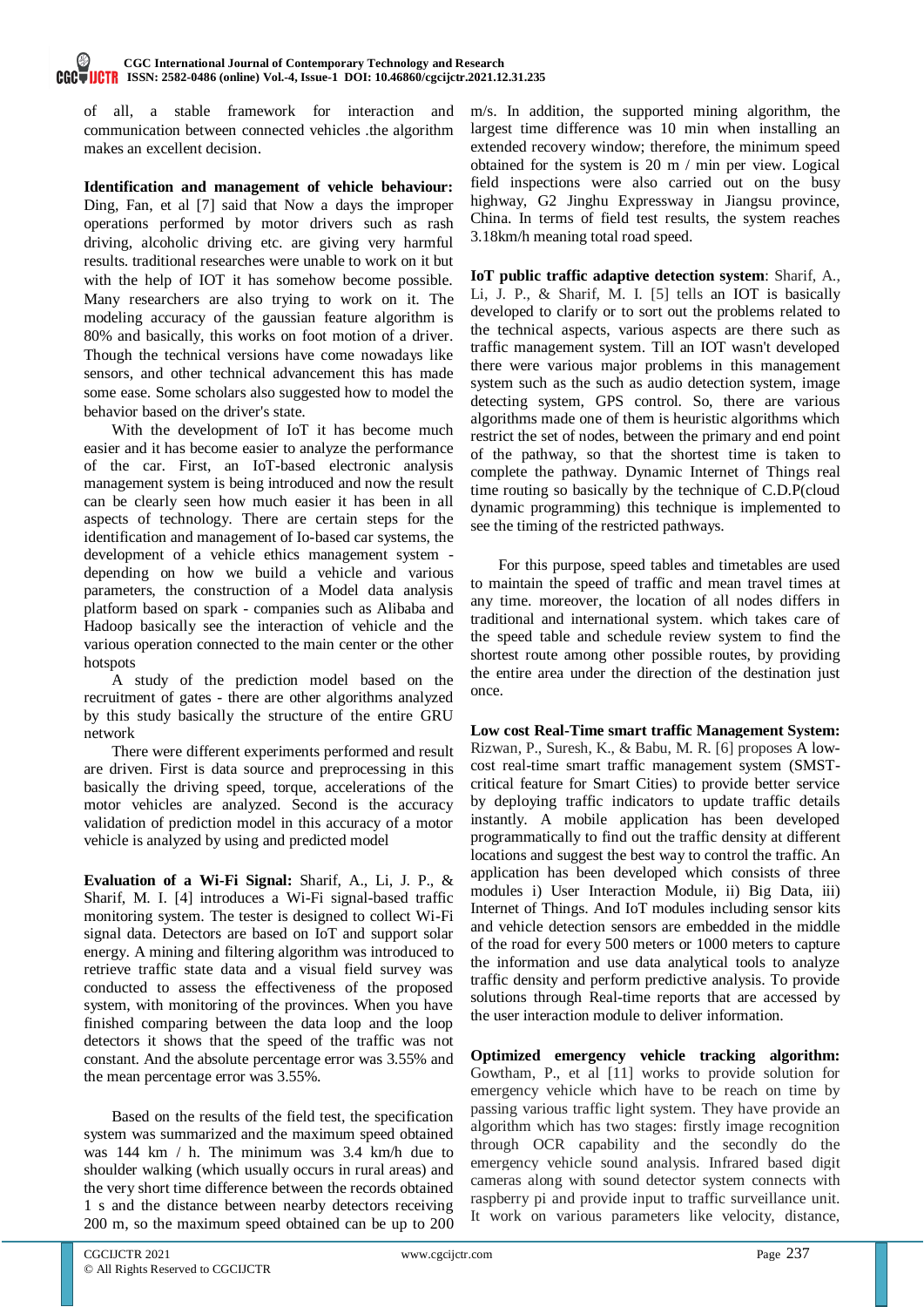traffic density, emergency vehicle counting etc. Then controller run its algorithm and chooses the traffic signal and reset the traffic signal for emergency vehicle. When vehicle passes, it again again reset the signal to its ordinary position.

## **III. TRAFFIC DETECTORS METHODS**

To implement traffic control system, first step always come in mind that how to detect the traffic. There are different methods that we can use for traffic detection based on our technology that we will implement. Following are some of these methods:

*Loop Finding:* it prepares an electric track. When vehicle cross that track, it causes reduction in loop inductance, finder senses this change and sends information of traffic to network controller through electronic unit.

*Audio detection system:* Through vehicle sound(created by different way) or through vehicle tire sound , it detect vehicle passage, existent and speed.

*Image detection system*: Using video camera, we can detect the crossing of vehicle based on the affected

*Radar system:* it measures the vehicle speed and length due to transmission of radar system in traffic area that communicate to the primary receiver.

*Infrared system:* Due to vehicle occurrence, temperature changes and infrared system detects that.

*Magnetic system:* Magnetic system changes when Vehicle passes through it due to existence of metal object in vehicle and magnetic system sensors detect that

*GPS system:* in every vehicle, there is GPS detection system that include data storage and power supply unit

## **IV. WORKING OF DIFFERENT TECHNOLOGY**

Table 1 is explaining the working done by various authors using various technologies: Table- I: Working of each Technology

| Paper<br><b>Reference</b> | racio 1. Working of each reculionogy<br><b>Technology Used</b>                                                     | Working                                                                                                                                                                                                                                                                                                                                                                                                                                                                                                         |
|---------------------------|--------------------------------------------------------------------------------------------------------------------|-----------------------------------------------------------------------------------------------------------------------------------------------------------------------------------------------------------------------------------------------------------------------------------------------------------------------------------------------------------------------------------------------------------------------------------------------------------------------------------------------------------------|
|                           |                                                                                                                    |                                                                                                                                                                                                                                                                                                                                                                                                                                                                                                                 |
| P[1]                      | deep learning platooning-based, sensor<br>technology, communication technology                                     | Experiment used in four lessons:<br>Test 1: Wireless Device (Off)<br>The collision increases as the speed increases and the reaction distance decrease as the<br>velocity increases.<br>Test 2: Wireless Device (On)<br>Collision decreases as velocity increases and response distance is insufficient due to<br>platoon-based information-sharing<br>Test 3: If the detectors don't work the vehicle will lose complete protection.<br>Test 4: Wireless Device (On)<br>Collision time is longer but improved. |
| P[3]                      | Authenticated Key Management Protocol<br>protocol in fog computing-based IoV<br>deployments                        | AKM-IoV consists of three phases: 1) Authenticated Key Management between the<br>vehicle and the Fog Server, 2) Authenticated Key Management between the RSU and<br>the Fog Server, and 3) Authenticated Key Management between the Cloud Server and<br>the Fog Server.                                                                                                                                                                                                                                         |
| P[2]                      | Ant colony optimization based on Swarm<br>Intelligence (SI) algorithm                                              | Includes 3 x 3 road topology with vehicles moving with different sources and<br>destinations. It consists of two phases: i) first introducing a sustainable framework for<br>communication and collaboration between connected vehicles; ii) ACO-based<br>intelligent algorithm has been proposed in the context of enabling connected vehicles<br>to take decisions to pass through certain areas.                                                                                                             |
| P[7]                      | Models based on Internet of Things, Deep<br>Network Data Mining, Hadoop                                            | The number of queries increases with the increase in the query time of the database but<br>not linearly.                                                                                                                                                                                                                                                                                                                                                                                                        |
| P[4]                      | IoT-Based Wi-Fi Signal Detector Including<br>Solar Power Module, High Efficiency<br>Module, IoT Functional Module. | MAE (Mean Absolute Error) in terms of traffic speed is 3.18 km/h, data obtained from<br>loop detectors                                                                                                                                                                                                                                                                                                                                                                                                          |
| P[5]                      | Heuristic algorithm, IoT real time routing<br>algorithm cloud dynamic programming<br>(CDP) technique               | In this author has used cloud dynamic programming to find the shortest path for<br>emergency vehicles                                                                                                                                                                                                                                                                                                                                                                                                           |
| P[6]                      | Smart Traffic management system (STMS)                                                                             | Iot Information Collecting module, Big data real time streaming Data computation,<br>Mobile application interface                                                                                                                                                                                                                                                                                                                                                                                               |
| P[11]                     | Optimized emergency vehicle tracking<br>algorithm                                                                  | In this author uses image recognition, sound identification methods for detecting<br>emergency vehicle identification at traffic signals and then using resbarri pi, it control<br>traffic lights of emergency vehicle areas                                                                                                                                                                                                                                                                                    |

## **V. CONCLUSION**

Taking a look on the advancements and the digitalization of this globe, IOT is the future of developments. Comforting the human life and minimizing the hard efforts of the human race, this developing technology, will not only makes the life easier but also, will result in the more efficient lifestyle. One of the biggest issues of this rapid moving homoserines is the Increasing Traffic. IOT provides several solutions for this rising problem in the world. With the help of this IOT kit, which includes different sensors to collect the data and process it accordingly with the help of big data analysis and deep learning algorithms, most accurate and efficient results are obtained for traffic management